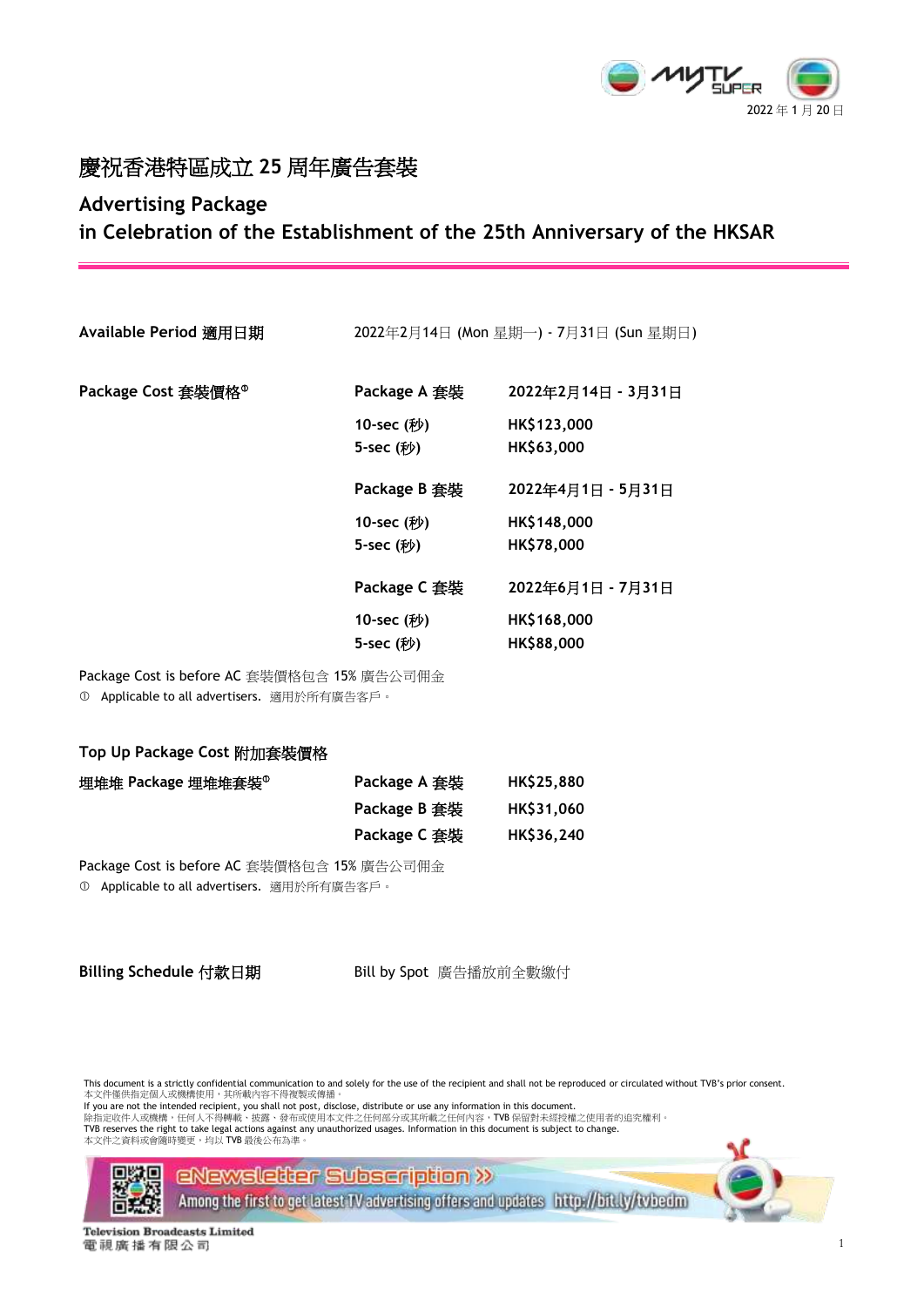

## 慶祝香港特區成立 **25** 周年廣告套裝

# **Advertising Package**

**in Celebration of the Establishment of the 25th Anniversary of the HKSAR**

## **Entitlement** 客戶所得

## **a) TV Platform** 電視頻道

| Channel 電視頻道                          | Time Class 播出時段 / No. of Spots 播放次數 |               |                | Total $#$      |                |               |     |
|---------------------------------------|-------------------------------------|---------------|----------------|----------------|----------------|---------------|-----|
| Jade 翡翠台                              | $J7 \times 2$                       | $J6 \times 1$ | $J5 \times 2$  | $J4 \times 1$  | $J3 \times 2$  | $J2 \times 8$ | 16  |
| J2                                    | $B7 \times 4$                       | $B5 \times 3$ | $B4 \times 10$ | $B2 \times 2$  | $B1 \times 9$  |               | 28  |
| TVB News 無綫新聞台                        | $C5 \times 1$                       | $C4 \times 3$ | $C3 \times 2$  | $C2 \times 4$  | $C1 \times 18$ |               | 28  |
| TVB Finance & Information<br>無綫財經·資訊台 | $A5 \times 4$                       | $AA \times 2$ | $A3 \times 3$  | $A2 \times 10$ | $A1 \times 9$  |               | 28  |
|                                       |                                     |               |                |                |                |               | 100 |

## **b) myTV SUPER**:

| Ad Format 廣告類型                                              | Device 裝置                                                      | No. of impressions 播放次數 <sup>@@</sup>                                                                                                                                                                            |
|-------------------------------------------------------------|----------------------------------------------------------------|------------------------------------------------------------------------------------------------------------------------------------------------------------------------------------------------------------------|
| Instream Ad $( \leq 10$ sec)<br>視頻廣告(≤10秒)<br>.<br>$\cdots$ | Connected TV, Mobile App & Web<br>電視,流動應用程式及網頁版<br>.<br>$\sim$ | 200,000 impressions $(\bar{\mathcal{K}})$<br>$\lambda$ and the column at $\lambda$ and $\lambda$ and $\lambda$ and the column at $\lambda$ and $\lambda$ and $\lambda$ and $\lambda$ and $\lambda$ and $\lambda$ |

All impressions must be utilized within the confirmed package period. 視頻廣告須於所選套裝適用日期內播放。

3 Frequency Cap : 1 x time across campaign live time. 播放頻次上限:於指定日期内每個裝置只派放一次。

## **Entitlement** 客戶所得 **- Top Up Package** 附加套裝

### 埋堆堆:

| Ad Format 廣告類型                             | Device 裝置                                       | <b>No. of impressions</b> 播放次數 <sup><math>\circ</math></sup> |
|--------------------------------------------|-------------------------------------------------|--------------------------------------------------------------|
| Instream Ad $( \leq 10$ sec)<br>視頻廣告(≤10秒) | Connected TV, Mobile App & Web<br>電視,流動應用程式及網頁版 | 400,000 impressions $(\frac{1}{X})$                          |

**② All impressions must be utilized within the confirmed package period. 視頻廣告須於所選套裝適用日期內播放。**